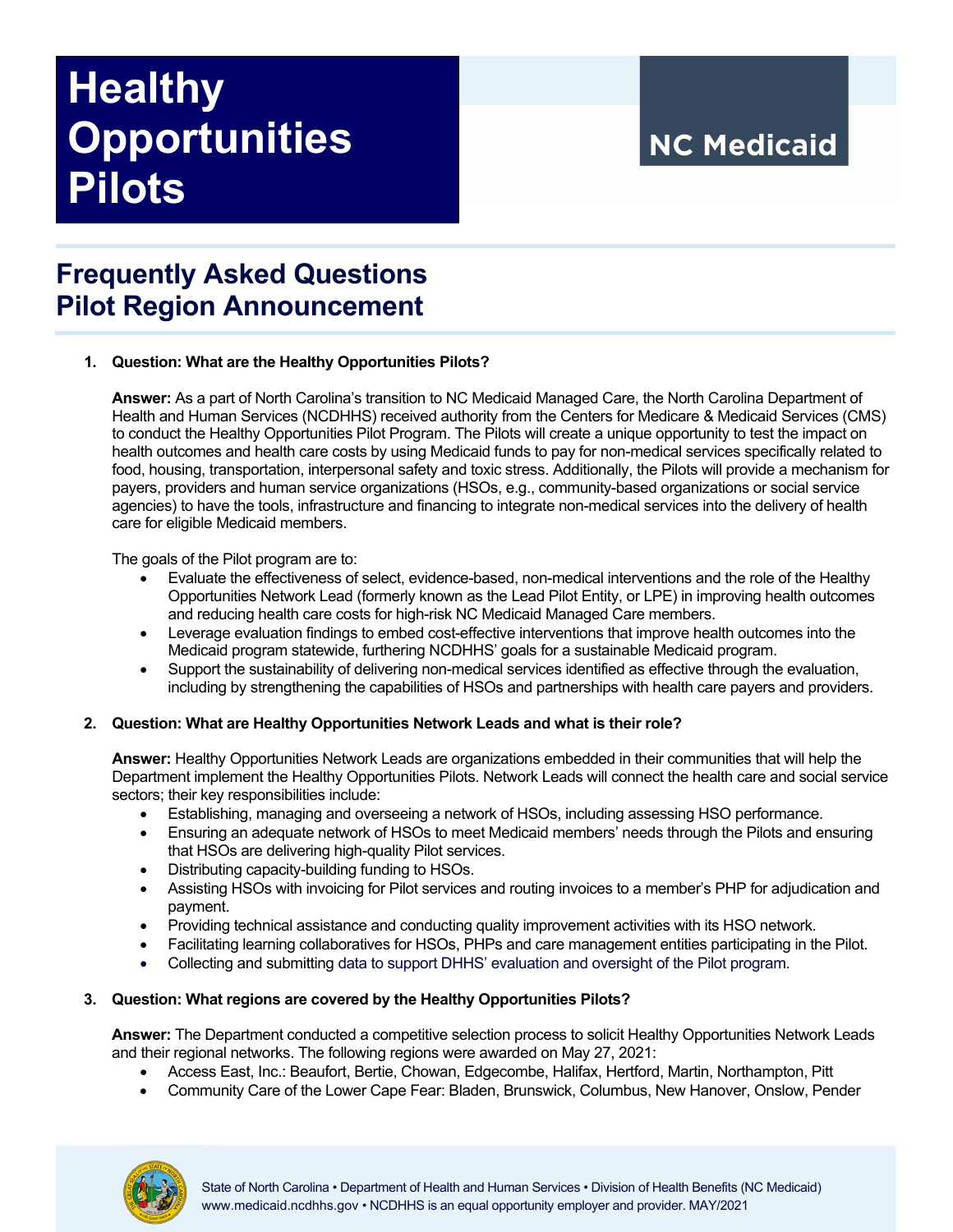• Dogwood Health Trust: Avery, Buncombe, Burke, Cherokee, Clay, Graham, Haywood, Henderson, Jackson, Macon, Madison, McDowell, Mitchell, Polk, Rutherford, Swain, Transylvania, Yancey

The Network Lead may adjust its region within 45 days of award, subject to Department approval. If a Network Lead covers a county, all parts of that county must be covered.

#### **4. Question: What services will be offered through the Pilots and how will they be reimbursed?**

**Answer:** The Department has defined a set of 29 services to be offered through the Pilots in the Department's four priority domains: food, housing, transportation, interpersonal safety and toxic stress. The Department will utilize three types of reimbursement for pilot services: fee-for-service, per-member-per-month (PMPM) payments and cost-based reimbursement up to a cap. Services are listed below along with their unit of service and rate/cap. Payment for these services will increasingly be linked to health outcomes and costs over the course of the Pilot. Detailed service definitions for each service can be found at[: https://www.manatt.com/Manatt/media/Documents/Articles/NC-Pilot-](https://www.manatt.com/Manatt/media/Documents/Articles/NC-Pilot-Service-Fee-Schedule_Final-for-Webpage.pdf)[Service-Fee-Schedule\\_Final-for-Webpage.pdf](https://www.manatt.com/Manatt/media/Documents/Articles/NC-Pilot-Service-Fee-Schedule_Final-for-Webpage.pdf)

| <b>Service Name</b>                                             | <b>Unit Of Service</b>                  | <b>Rate or Cap</b>                                                                                                                           |  |  |
|-----------------------------------------------------------------|-----------------------------------------|----------------------------------------------------------------------------------------------------------------------------------------------|--|--|
| <b>Housing</b>                                                  |                                         |                                                                                                                                              |  |  |
| Housing navigation, support and<br>sustaining services          | <b>PMPM</b>                             | \$373.66                                                                                                                                     |  |  |
| Inspection for housing safety and<br>quality                    | Cost-based reimbursement up<br>to a cap | \$250 per inspection                                                                                                                         |  |  |
| Housing move-in support                                         | Cost-based reimbursement up<br>to a cap | 1 BR: \$900<br>$\bullet$<br>2 BR: \$1,050<br>3 BR: \$1,150<br>4 BR: \$1,200<br>5+ BR: \$1,250<br>$\bullet$                                   |  |  |
| Essential utility setup                                         | Cost-based reimbursement up<br>to a cap | \$500 for utility deposits<br>$\bullet$<br>\$500 for reinstatement utility<br>$\bullet$<br>payment<br>\$500 for utility arrears              |  |  |
| Home remediation services                                       | Cost-based reimbursement up<br>to a cap | \$5,000 per year <sup>1</sup>                                                                                                                |  |  |
| Home accessibility and safety<br>modifications                  | Cost-based reimbursement up<br>to a cap | \$10,000 per lifetime of waiver<br>demonstration <sup>2</sup>                                                                                |  |  |
| Healthy home goods                                              | Cost-based reimbursement up<br>to a cap | \$2,500 per year                                                                                                                             |  |  |
| One-Time Payment for Security<br>Deposit and First Month's Rent | Cost-Based Reimbursement Up<br>to A Cap | • First month's rent: $110\%$ FMR <sup>3</sup><br>(based on home size)<br>Security deposit: 110% FMR (based<br>$\bullet$<br>on home size) x2 |  |  |
| Short-Term Post Hospitalization<br>Housing                      | Cost-Based Reimbursement Up<br>to A Cap | First month's rent: 110% FMR<br>$\bullet$<br>(based on home size)<br>Security deposit: 110% FMR (based<br>$\bullet$<br>on home size) x2      |  |  |
| <b>Interpersonal Violence / Toxic Stress</b>                    |                                         |                                                                                                                                              |  |  |

<span id="page-1-0"></span><sup>1</sup> The HSO that coordinates the contractors to deliver the home remediation service will receive \$125 per home remediation service project that costs no more than \$1,250 and will receive \$250 per home remediation service project that costs between \$1,250 and \$5,000.

<span id="page-1-1"></span> $2$  The HSO that coordinates the contractors to deliver the home accessibility and safety modification will receive \$250 per home accessibility modification project that costs no more than \$2,500 and will receive \$500 per home accessibility and safety modification project that costs between \$2,500 and \$10,000.

<span id="page-1-2"></span> $3$  Fair Market Rent (FMR) standards as established by the U.S. Department of Housing and Urban Development, available here: [https://www.huduser.gov/portal/datasets/fmr.html#2019.](https://www.huduser.gov/portal/datasets/fmr.html#2019)

*This document is for informational purposes only. DHHS, at its sole discretion, reserves the right to make program changes. Any discrepancy between the information contained in this document and the RFP shall be governed by the terms of the RFP.* **2** of **5**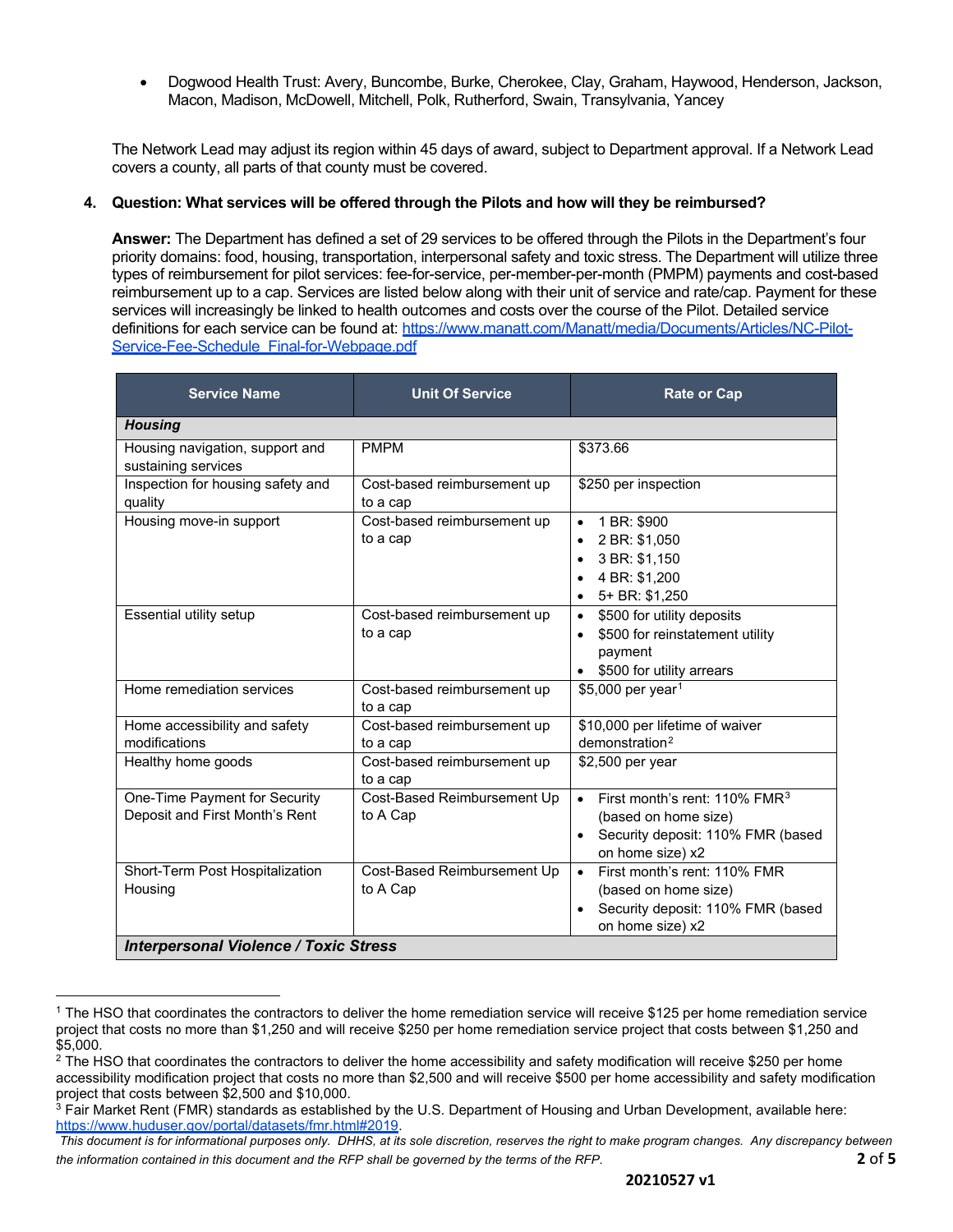| <b>Service Name</b>                                               | <b>Unit Of Service</b>                  | <b>Rate or Cap</b>                                                  |
|-------------------------------------------------------------------|-----------------------------------------|---------------------------------------------------------------------|
| <b>IPV Case Management Services</b>                               | <b>PMPM</b>                             | \$209.37                                                            |
| <b>Violence Intervention Services</b>                             | <b>PMPM</b>                             | \$152.44                                                            |
| <b>Evidence-Based Parenting</b><br>Curriculum                     | One class                               | \$21.50                                                             |
| <b>Home Visiting Services</b>                                     | One home visit                          | \$63.43                                                             |
| <b>Dyadic Therapy</b>                                             | Per occurrence                          | \$68.18                                                             |
| Food                                                              |                                         |                                                                     |
| Food and Nutrition Access Case<br><b>Management Services</b>      | 15 minute interaction                   | \$12.51                                                             |
| Evidence-Based Group Nutrition<br>Class                           | One class                               | \$21.60                                                             |
| <b>Diabetes Prevention Program</b>                                | One program <sup>4</sup>                | Phase 1: \$264.12<br>$\bullet$<br>Phase 2: \$99.04                  |
| Fruit and Vegetable Prescription                                  | Cost-Based Reimbursement Up<br>to A Cap | \$200 per month <sup>5</sup>                                        |
| Healthy Food Box (For Pick-Up)                                    | One food box                            | Small box: \$85.04<br>$\bullet$<br>Large box: \$136.06<br>$\bullet$ |
| Healthy Food Box (Delivered)                                      | One food box                            | Small box: \$90.04<br>$\bullet$<br>Large box: \$141.06              |
| Healthy Meal (For Pick-Up)                                        | One meal                                | \$4.14                                                              |
| Healthy Meal (Home Delivered)                                     | One meal                                | \$4.87                                                              |
| Medically Tailored Home Delivered<br>Meal                         | One meal                                | \$5.05                                                              |
| <b>Transportation</b>                                             |                                         |                                                                     |
| Reimbursement for Health-Related<br><b>Public Transportation</b>  | Cost-Based Reimbursement Up<br>to A Cap | \$102 per month                                                     |
| Reimbursement for Health-Related<br><b>Private Transportation</b> | Cost-Based Reimbursement Up<br>to A Cap | \$204 per month <sup>6</sup>                                        |
| Transportation PMPM Add-On for<br><b>Case Management Services</b> | <b>PMPM</b>                             | \$71.30                                                             |
| <b>Cross-Domain</b>                                               |                                         |                                                                     |
| Holistic high-intensity enhanced<br>case management               | <b>PMPM</b>                             | \$470.23                                                            |
| <b>Medical respite</b>                                            | Per diem                                | \$206.98                                                            |
| Linkage to health-related legal<br>supports                       | 15-minute interaction                   | \$23.83                                                             |

#### **5. Question: How is someone eligible for Healthy Opportunities Pilot services?**

**Answer:** To be eligible for pilot services, an individual must be enrolled in NC Medicaid Managed Care and live in a Pilot region. The Medicaid member must have a qualifying physical or behavioral health condition, a qualifying social risk factor and meet any service-specific eligibility criteria as outlined in the [Pilot Fee Schedule.](https://www.manatt.com/Manatt/media/Documents/Articles/NC-Pilot-Service-Fee-Schedule_Final-for-Webpage.pdf) See Appendix for qualifying physical and behavioral health criteria and qualifying social risk factors.

<span id="page-2-0"></span><sup>4</sup> The Centers for Disease Control and Prevention recognized Diabetes Prevention Program is offered in two phases, including a minimum of 16 classes in Phase 1 and 6 classes in Phase 2.

<span id="page-2-1"></span><sup>&</sup>lt;sup>5</sup> The HSO that coordinates the Fruit and Vegetable Prescription service will receive \$5 per person served in a given month.

<span id="page-2-2"></span><sup>&</sup>lt;sup>6</sup> Repairs to a Pilot enrollee's car may be deemed an allowable, cost-effective alternative to private transportation by the enrollee's Prepaid Health Plan. Reimbursement for this service may not exceed six months of capped private transportation services.

*This document is for informational purposes only. DHHS, at its sole discretion, reserves the right to make program changes. Any discrepancy between the information contained in this document and the RFP shall be governed by the terms of the RFP.* **3** of **5**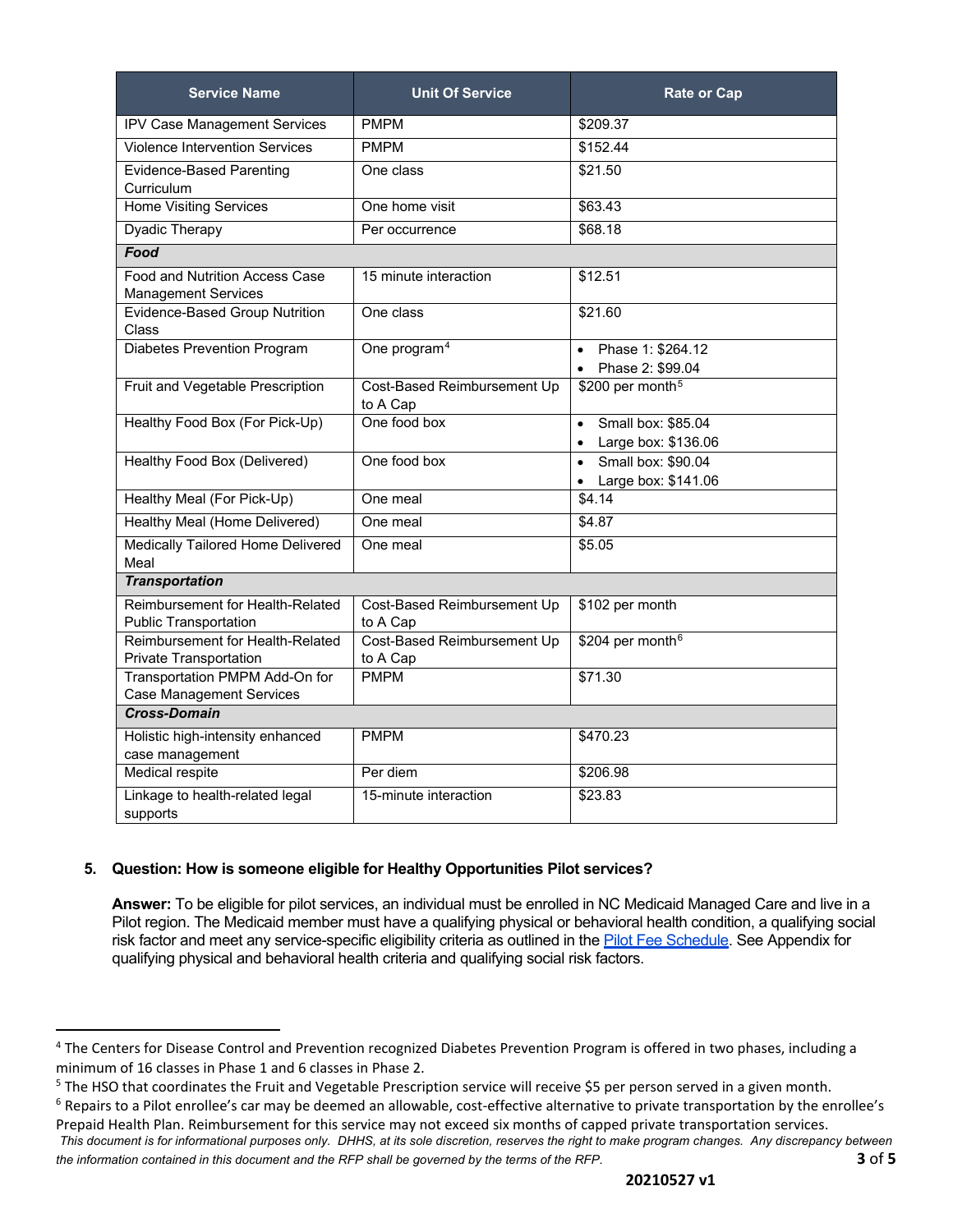#### **6. Question: When will the Healthy Opportunities Pilots occur?**

**Answer:** Beginning May 27, 2021, Healthy Opportunities Network Leads will begin building their network of HSOs and developing the capacity of both themselves and their HSOs to participate in the Pilots. The Department anticipates that Pilot service delivery will begin in the Spring of 2022. CMS has currently authorized the pilot program to run through October 2024.

#### **7. Question: Why are the Healthy Opportunities Pilots important?**

**Answer:** The Healthy Opportunities Pilots offer North Carolina the unprecedented opportunity to test the impact of using Medicaid to provide select non-medical, evidence-based interventions to high-risk Medicaid enrollees on their health outcomes and health care costs. These non-medical services related to food, housing, transportation and interpersonal safety/toxic stress are not traditionally covered by Medicaid. Although other states have offered select services related to food, transportation or other domains for select Medicaid populations (such as enrollees receiving long-term services and supports) in areas of their state, the Pilots offer the opportunity to test these services on a larger scale: offering a broad range of services for broad range of Medicaid beneficiaries in multiple regions across North Carolina. If determined successful, the Department intends to incorporate these non-medical services into its Medicaid program statewide.

#### **8. Question: What other entities are involved in the Pilots and what are their roles?**

**Answer:** In addition to Network Leads, other entities that will play significant roles in the Pilots are PHPs, care management entities and HSOs. Each entities roles and responsibilities are outlined below:

#### *PHPs and Care Management Entities:*

PHPs will play a central role in implementing the Healthy Opportunities Pilots and are ultimately responsible for managing Pilot participants' physical, behavioral and social needs. PHPs' key Pilot responsibilities, some of which will be shared with their delegated care management entities, include:

- Managing a capped allocation of funding to spend on Pilot services outside of its capitation rate, in accordance with Department standards and guidelines.
- Making Pilot enrollment determinations for their members that meet certain eligibility criteria and authorizing pilot services.
- Ensuring Pilot participants are enrolled in other available existing federal, state and local programs to maximize the value of Pilot expenditures.
- Making referrals to HSOs for authorized Pilot services and following up with Pilot participants to evaluate ongoing needs.
- Collecting and submitting data to support DHHS' evaluation and oversight of the Pilot program.
- Paying HSOs for authorized Pilot services provided.

#### *HSOs:*

HSOs will deliver authorized Pilot services to NC Medicaid Managed Care members who are Pilot participants. HSOs' key Pilot responsibilities include:

- Delivering high-quality approved Pilot services to Pilot participants.
- Tracking services delivered to Pilot participants and conducting closed-loop referrals in NCCARE360.
- Submitting invoices to the Network Lead reflecting Pilot services they have delivered to Pilot participants.
- Participating in readiness and quality improvement activities including training, technical assistance and convenings organized by an Network Lead or NCDHHS.
- Supporting NCDHHS oversight and evaluation of Pilots.

For more information about the Healthy Opportunities Pilots, visit: [https://www.ncdhhs.gov/about/department](https://www.ncdhhs.gov/about/department-initiatives/healthy-opportunities/healthy-opportunities-pilots)[initiatives/healthy-opportunities/healthy-opportunities-pilots](https://www.ncdhhs.gov/about/department-initiatives/healthy-opportunities/healthy-opportunities-pilots)

This document is for informational purposes only. DHHS, at its sole discretion, reserves the right to make program changes. Any discrepancy between *the information contained in this document and the RFP shall be governed by the terms of the RFP.* **4** of **5**